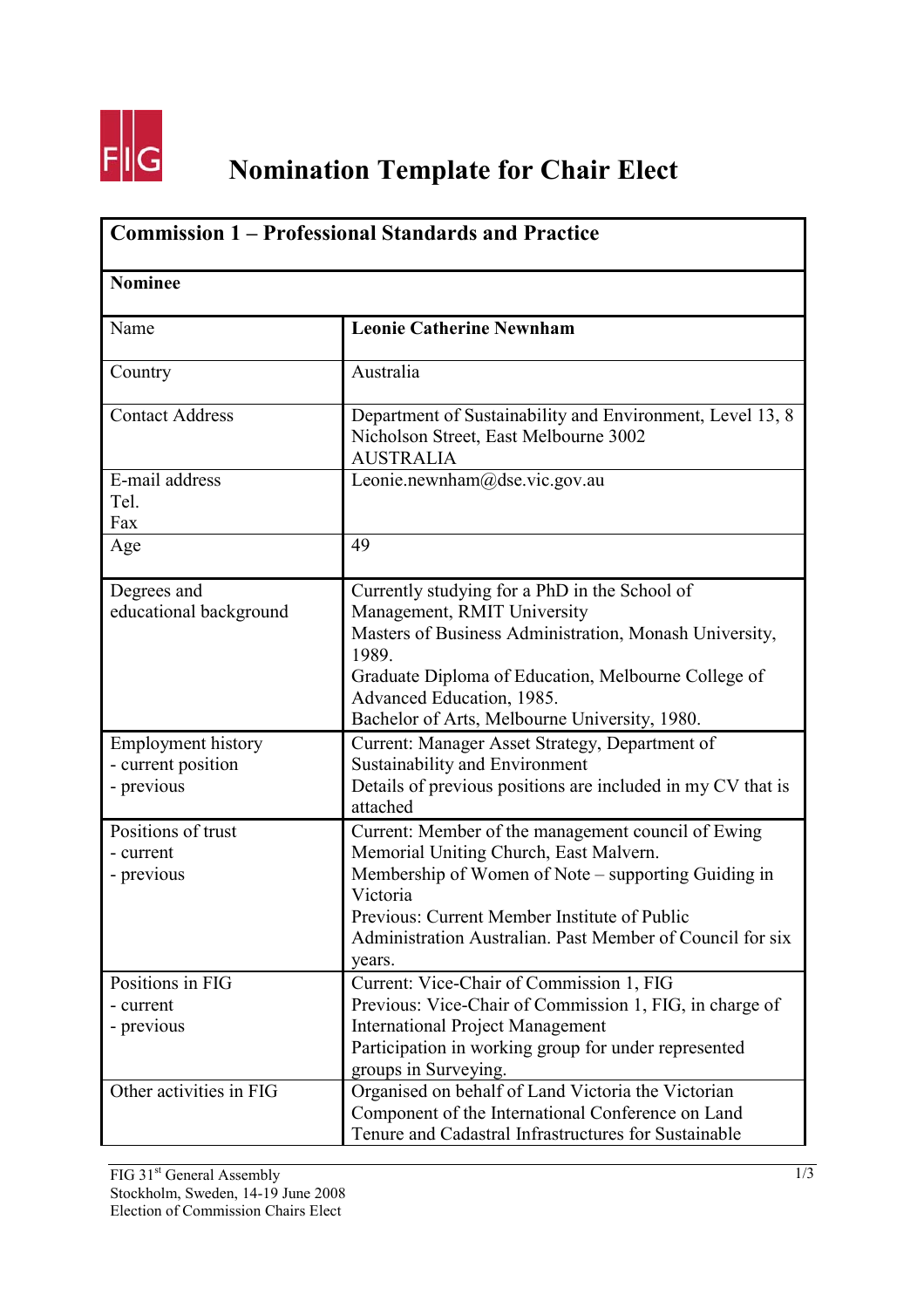|                               | Development, 1999.                                         |
|-------------------------------|------------------------------------------------------------|
|                               | Participated in working weeks and congresses by            |
|                               | supporting the administration through chairing and         |
|                               | reporting, delivering papers, running workshops and        |
|                               | meetings and at times providing secretarial support for    |
|                               | Commission 1 activities.                                   |
| Field of surveying discipline | Sustainability and Land Management                         |
| <b>Nominees Statement</b>     |                                                            |
|                               |                                                            |
| Why I want to be a            | I am studying about innovation as part of my PhD and       |
| Commission Chair and what I   | would like to work with FIG to build a world wide network  |
| would like to achieve         | of surveyors that consider the challenges such as          |
|                               | environmental sustainability, population growth and        |
|                               | climate change issues facing the surveying profession and  |
|                               | have the ability to adapt and innovate to meet these       |
|                               | challenges. In some ways professional practice seems to be |
|                               | an area of stability but while there is a need for common  |
|                               | standards of professional behavior, the changes posed by   |
|                               | our current world require professionals open to new ideas  |
|                               | and with positive leaders and role models. I think         |
|                               | Commission 1 can be a vital and interesting Commission     |
|                               | and I think I can work with its delegates and build an     |
|                               | effective community of practice to support its areas of    |
|                               | interest.                                                  |
| What I can offer to FIG in    | I have expertise in organizational development and         |
| support of the aims and       | management and relationship management that I can use to   |
| objectives of the Commission  | build professional practice among members by building      |
|                               | knowledge sharing communities. I have good networks        |
|                               | with FIG members that I can use to build interest and      |
|                               | enthusiasm for the work of the Commission. I am            |
|                               | undertaking ongoing research that I can use to continue to |
|                               | build knowledge and share this to the active community.    |
| My key skills                 |                                                            |
| Any other general comments    |                                                            |
| <b>Nominator</b>              |                                                            |
|                               |                                                            |
| Name of Member                | Institution of Surveyors, Australia Inc (ISA)              |
| Association                   |                                                            |
| Name and title of contact     | Jim Connolly, Manager ISA Secretariat                      |
| person                        |                                                            |
|                               |                                                            |
| Contact address               | 27-29 Napier Close, DEAKIN ACT 2600                        |
|                               | <b>AUSTRALIA</b>                                           |
| E-mail address                | $is a(a)$ isaust.org.au                                    |
| Tel.                          | $+61262853104$                                             |
| Fax                           | $+61262822576$                                             |